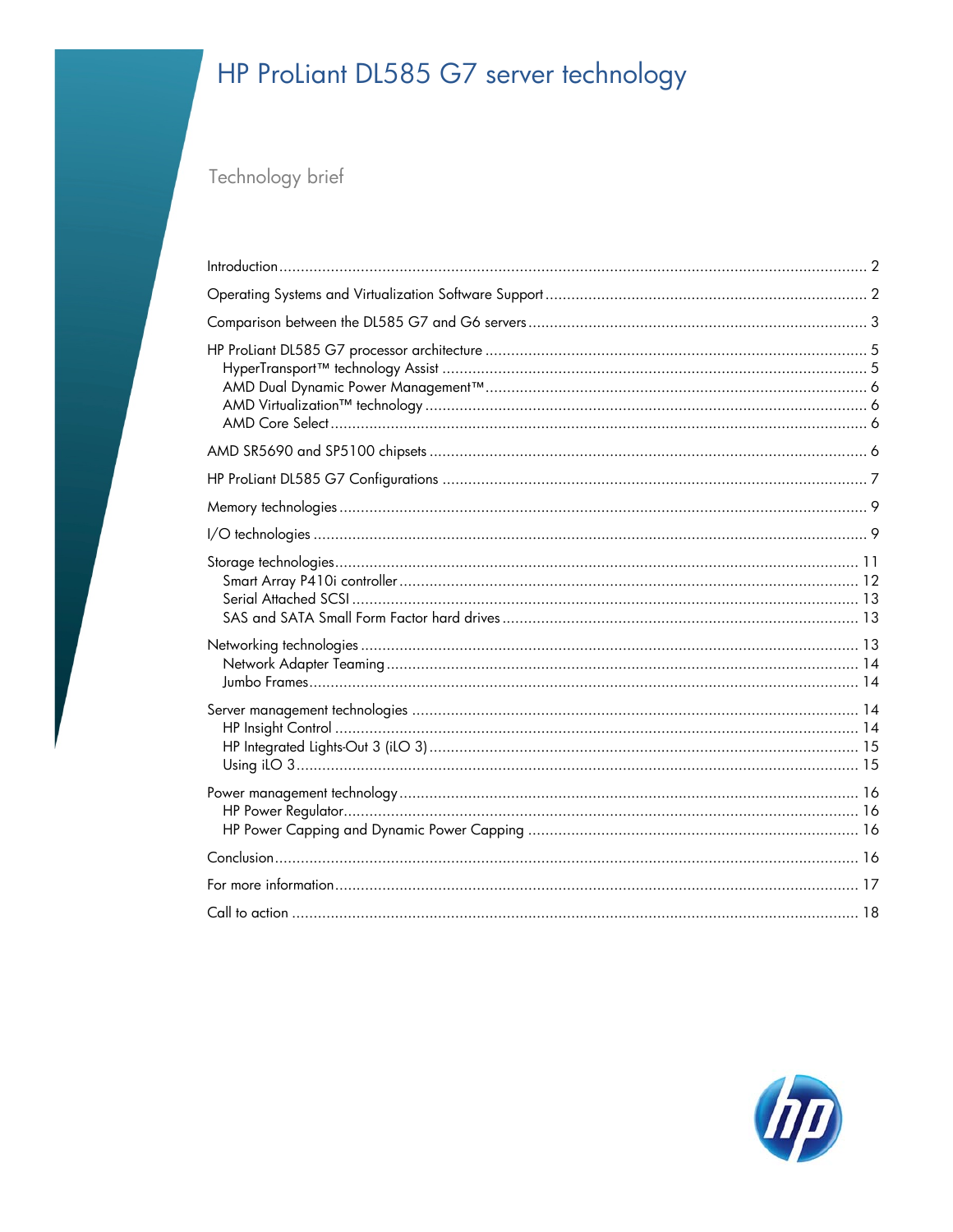# <span id="page-1-0"></span>**Introduction**

The new HP ProLiant DL585 G7 server delivers industry-leading efficiencies to reduce costs in both capital and operating budgets.

This server features the latest scale-up AMD Opteron™ 6100 series processor, a maximum of 512 GB of memory, and up to 11 PCIe 2.0 I/O slots. This balance of new system architecture, large memory capacity, and I/O footprint gives you the high performance needed for large-scale enterprise applications.

The DL585 G7 is ideal for the following applications:

- **Server Consolidation and Virtualization** The server's large memory footprint in combination with greater I/O bandwidth allows within a virtual environment the optimal running of multiple applications along with their network traffic demands.
- **Large Enterprise Database** The DL585 G7's large memory footprint along with its multiple processor cores provides performance when mining large databases for information. (The closer the database content within memory is to the processor, the lesser the content-access time.)
- **Virtual Desktop Infrastructure (VDI)** Effectively utilizing VDI thin clients requires a backend server with a large memory footprint (each client requires approximately 4GB of memory) along with the I/O capacity to move a large amount of small data packet traffic contributed by a potentially large number of VDI clients.
- **Web Hosting** The DL585 G7's large memory footprint is optimally utilized by the memory requirements and demands of web-hosted applications.
- **High Performance Numeric Computing** High I/O bandwidth requirements of these applications are easily handled by the DL585 G7 through its support of up to 4 double-wide or 3 triple-wide x16 General- Purpose Computing on Graphics Processing Units (GPGPUs). The GPGPUs are utilized to offload repetitive floating-point applications (numeric computing intensive, high precision arithmetic). GPGPUs have a 10x floating point advantage over processors.

# <span id="page-1-1"></span>Operating Systems and Virtualization Software Support

The DL585 G7 supports the following operating systems and virtualization software:

- Microsoft Windows
- Red Hat Enterprise Linux
- SuSE Linux Enterprise Server
- Oracle Enterprise Linux
- VMware ESX
- XenServer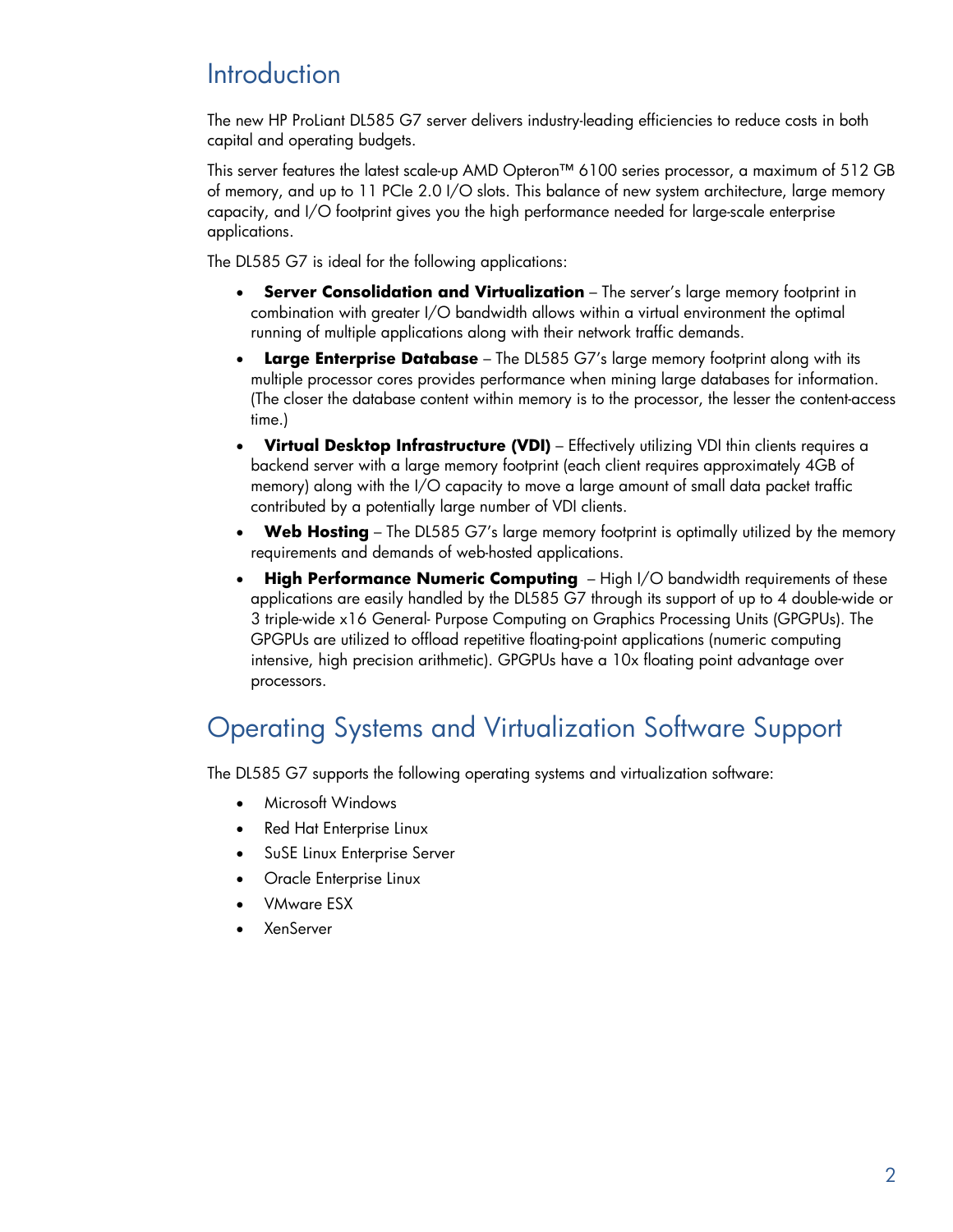#### NOTE:

For more information on HP Certified and Supported HP ProLiant Servers Operating Systems and Virtualization Software, along with the latest listing of software drivers available, visit the Support Matrix at: <http://www.hp.com/go/ossupport>and the Driver Download site at: [http://www.hp.com/support/DL585G7.](http://www.hp.com/support/DL585G7)

# <span id="page-2-0"></span>Comparison between the DL585 G7 and G6 servers

The DL585 G7 offers multiple enhancements compared to its predecessor. They include:

- **Processors** The DL585 G7 supports up to 48 cores (12 cores per CPU) compared with the 24 cores supported on the G6, allowing for better performance of multi-threaded applications and more resources for virtual machine operations.
- **Memory**  The DL585 G7 has twice the number of memory channels and an increase in bus frequency compared to the G6. This more than doubles the bandwidth of the memory subsystem. In addition, by supporting low-voltage memory, the DL585 G7 reduces power consumption over previous generations.
- **Expansion Slots** The DL585 G7 chipset features PCI Express Gen 2.0. This achieves twice the bandwidth when compared to PCI-Express 1.1 in G6. The DL585 G7 supports up to 11 I/O slots with dual IOH. It also supports up to four 300 W Graphic Cards and GPGPUs. The G7 also features a modular I/O subsystem (base I/O feature set, plus an I/O expansion module) for more choices in configuration. The DL585 G7 has the standard 5-slot PCI-Express I/O. You can upgrade the server using the optional 6-slot PCI-Express or PCI-X modules for a maximum number of 11 slots.
- **Storage Controller** The DL585 G7 has an integrated Smart Array P410i storage controller, instead of the PCIe card version used on the G6. The DL585 G7 comes standard with Flash-Backed Write Cache (FBWC), eliminating worry about losing data with loss of battery power.
- **Network Controller** The DL585 G7 provides two more embedded 1 gigabyte (GbE) Ethernet NIC ports for a total of four. An optional NC524SFP module will upgrade two of the ports to 10 GbE without requiring the use of an onboard I/O slot.
- **Redundancy** The DL585 G7 supports up to four hot-plug fans and up to four HP commonslot power supplies providing N+1 redundancy.

| Component                 | DL 585 G7                                                | DL 585 G6                                                                  |  |
|---------------------------|----------------------------------------------------------|----------------------------------------------------------------------------|--|
| Chipset                   | AMD SR5690/SP5100                                        | NVIDIA NForce Professional 2200 and<br>2050 chipsets, and AMD-8132 chipset |  |
| Processors                | AMD Opteron 6100 series processors                       | AMD Opteron 8400 series processors                                         |  |
| Memory                    | 512GB 48 sockets DDR3 -<br>800/1066/1333 MHz; RDIMM only | 256GB 32 Sockets PC2-6400 Registered<br>DIMMs up to 800 MHz                |  |
| Storage<br>Controller     | HP Smart Array P410i Controller                          | HP Smart Array P410 Controller                                             |  |
| Internal Drive<br>Support | 8 SFF SAS/SATA/SSD                                       | 8 SFF SAS/SATA                                                             |  |

#### **Table 1.** Component Comparisons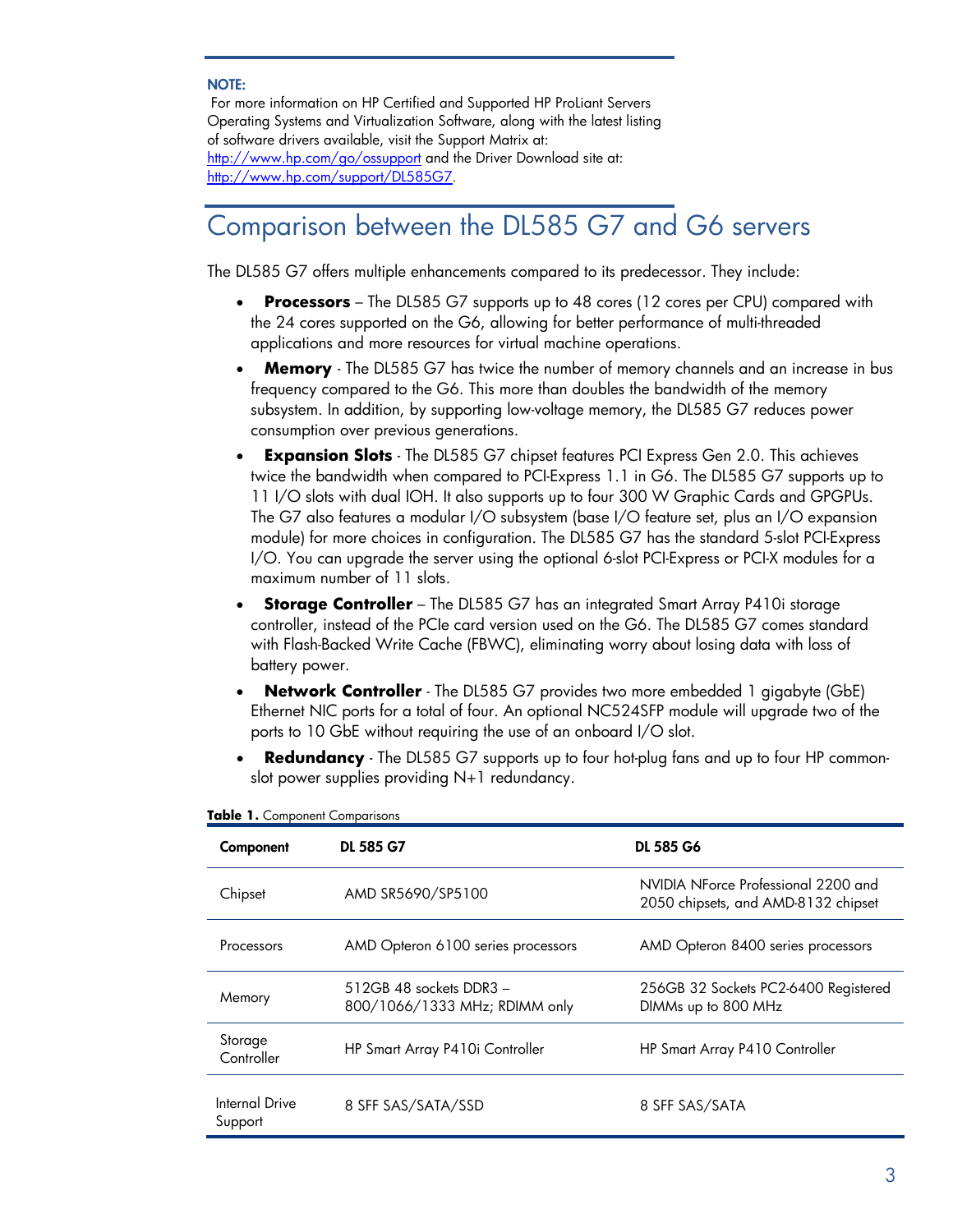| Network<br>Controller                                                                                 | NC375i Quad Port GbE Multifunction NIC;<br>optional Dual Port 10GbE upgrade                                                                                                                                           | Two embedded NC371i Multifunction<br>Gigabit Network Adapters                           |  |
|-------------------------------------------------------------------------------------------------------|-----------------------------------------------------------------------------------------------------------------------------------------------------------------------------------------------------------------------|-----------------------------------------------------------------------------------------|--|
| Ex pansion<br>Slots                                                                                   | Up to 11 FL/FH I/O slots<br>Base: 2 PCI-E 2.0 x16, 3 PCI-E 2.0 x8<br><b>Optional Mezzanines</b><br>Option 1: 2 PCI-E 2.0 x16, 4 PCI-E 2.0 x8<br>Option 2: 1 PCI-E 2.0 x16, 2 PCI-E 2.0 x8,<br>1 PCI-E 2.0 x4, 2 PCI-X | Up to 9 $I/O$ slots<br>3 PCI-Express (x8), 4 PCI-Express (x4),<br>and 2 PCI-X (100 MHz) |  |
| <b>USB Ports</b>                                                                                      | USB: (6) Total USB 2.0 Ports: (2) front; (2)<br>rear; (2) internal                                                                                                                                                    | USB: (5) Total USB 2.0 Ports: (2) front;<br>(2) rear; (1) internal                      |  |
| Video                                                                                                 | One front and one rear video ports                                                                                                                                                                                    | One front and one rear video ports                                                      |  |
| Redundancy                                                                                            | Fan: Hot swap, $N+1$ redundant fans<br>Power: Up to 4x 1200W Efficient Power<br>Supply                                                                                                                                | Fans: 6 Hot Plug redundant fans                                                         |  |
| ProLiant Onboard Administrator featuring<br>Management<br>the HP Integrated Lights-Out $3$ (iLO $3$ ) |                                                                                                                                                                                                                       | ProLiant Onboard Administrator powered<br>by iLO <sub>2</sub>                           |  |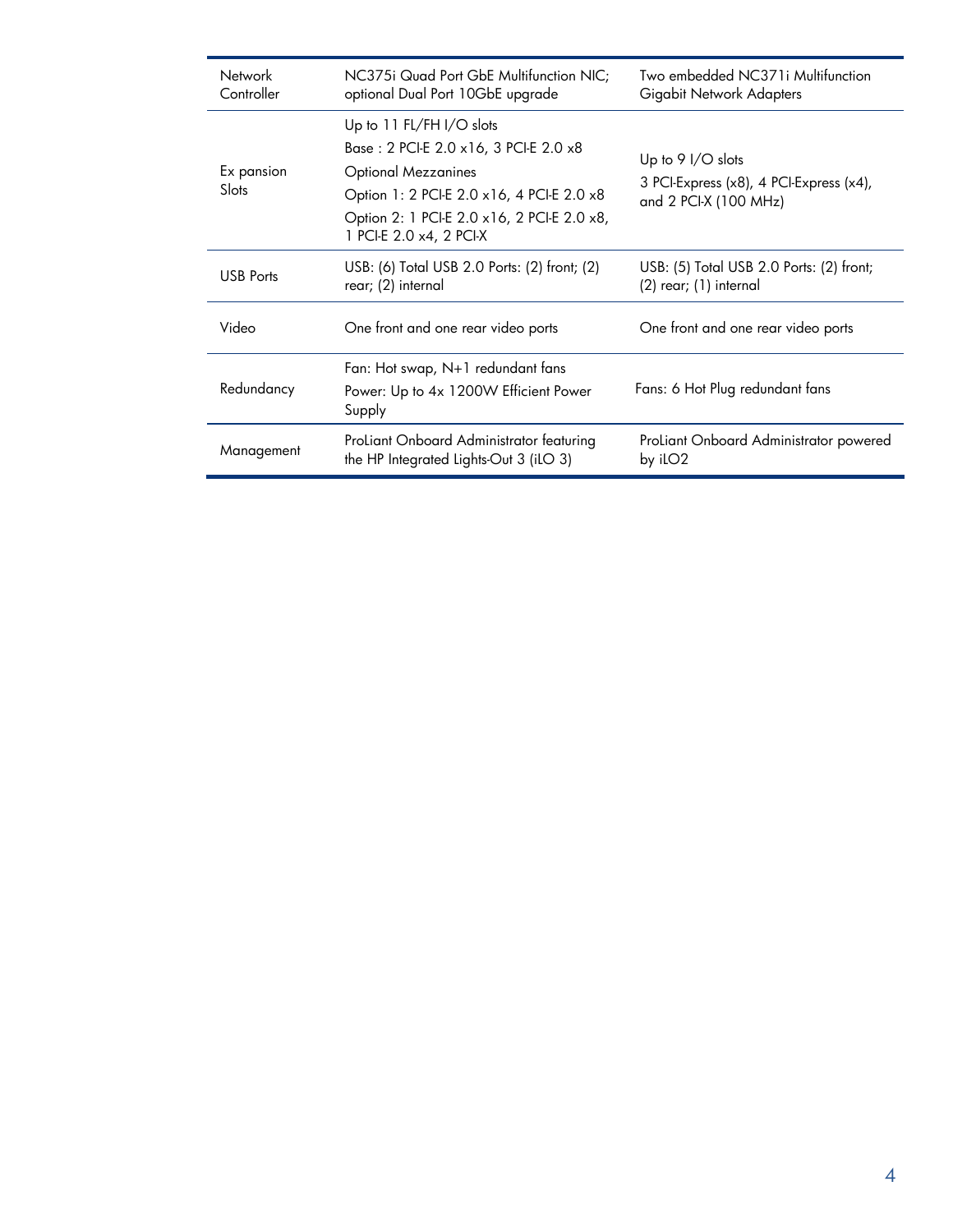# <span id="page-4-0"></span>HP ProLiant DL585 G7 processor architecture

The DL585 G7 servers support four AMD Opteron 12-core 6100 Series processors. AMD 12-core technology delivers high performance and reduced latency for multi-threaded applications and multitasked environments.

The DL585 G7 servers feature HyperTransport™ 3.0 (HT3) technologies, which provides a direct, scalable bandwidth interconnection between the processor, the I/O subsystem, and the chipset (Figure 2). HT3 is an enhancement of HT1, and increases the interconnect rate from two giga-transfers per second (GT/s) available on previous AMD processors to a maximum of 4.8 GT/s. Each processor operates at speeds of up to 2.4 GHz, maintains 512 KB of L2 cache memory, and shares a total of 12 MB of L3 cache. An integrated memory controller supports PC3-10600 (DDR3-1333) DIMMs.

Figure 1. Major components of the AMD Opteron twelve-core processors



### <span id="page-4-1"></span>HyperTransport™ technology Assist

HyperTransport™ technology Assist (HT Assist) reduces cache probe traffic between processors, resulting in faster queries that increase performance for cache sensitive applications such as database, virtualization, and compute intensive applications. HT Assist™ resides in the first 1MB of L3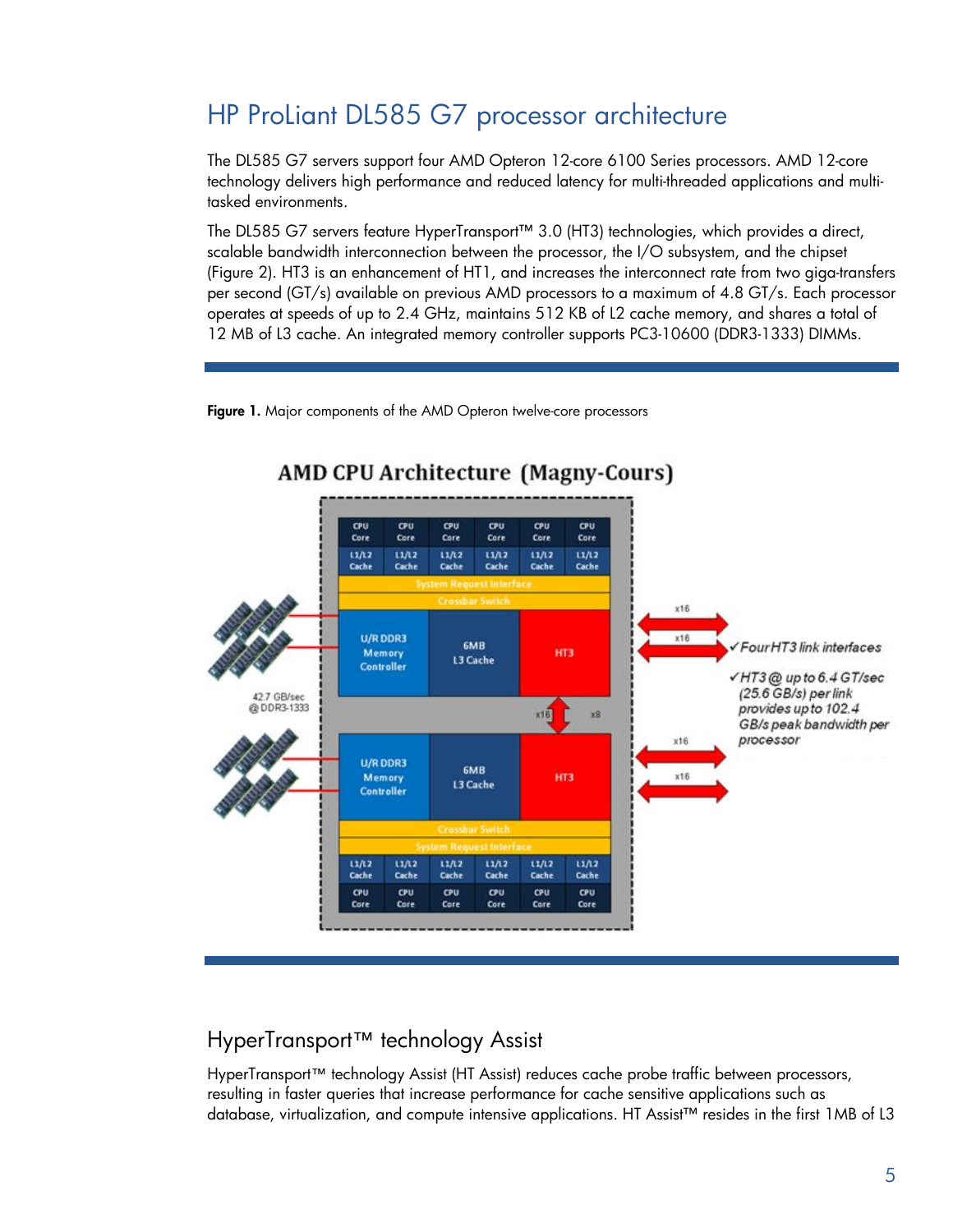cache and reduces coherence-traffic overload on the HT links, resulting in faster queries in both cacheand compute-intensive applications.

### <span id="page-5-0"></span>AMD Dual Dynamic Power Management™

AMD Opteron processors use AMD Dual Dynamic Power Management. This feature powers the processor core and memory controller independently and delivers increased performance and improved power management.

### <span id="page-5-1"></span>AMD Virtualization™ technology

AMD Virtualization (AMD-V) technology is a hardware-based feature that translates virtual to physical memory addresses using Rapid Virtualization Indexing. AMD-V technology provides increased performance and reduced latency.

### <span id="page-5-2"></span>AMD Core Select

AMD Core Select uses the BIOS to select the number of software-visible cores per processor. Compliant operating systems and applications can recognize the reduced core count, which decreases software-licensing costs. This can improve performance of applications not written to make use of the full number of processor cores in the system by giving them access to more cache and greater memory bandwidth per thread. The DL585 G7 has a ROM-Based Setup Utility (RBSU) option (Advanced->Processor Options) that allows two different configurations:

- All cores enabled [default]
- Enable only half of the cores [half disabled] per socket

In a multi-processor configuration, the number of active cores per processor must be equal.

### <span id="page-5-3"></span>AMD SR5690 and SP5100 chipsets

The DL585 G7 makes use of both the AMD SR5690 Northbridge and SP5100 Southbridge chipsets to offer high performance and increased expandability. With transfer speeds up to 2.5Gb/s per lane, the primary SR5690 chipset interfaces to the secondary SP5100 chipset by utilizing a four-lane A-link Express II interface.

Additional features of the SP5100 chipset are:

- Generation II SATA ports with transfer rates up to 3 Gb/s, compliant with the SATA 2.5 specification, supporting both 1.5 and 3.0 compliant devices. The server uses two ports, one for an internal optical drive (DVD), and one for an internal Solid State Drive (SSD).
- Eight USB 2.0 ports consisting of two internal ports, two front ports, two rear ports, one USB to SD card reader bridge interface, and one Baseboard Management Controller interface.
- One PCI host bus controller that supports a 33 MHz PCI bus that in turn supports six bus master devices. The DL585 G7 also supports a single internal graphics controller on this interface.
- SMBus Rev 2.0 compliant controller.
- Legacy Interrupt and DMA controllers.
- LPC Host Bus controller that supports two Master/DMA devices, including support of TPM version 1.1 and 1.2 devices.
- Serial Peripheral Interface (SPI) device support.
- Advanced Host Controller Interface (AHCI) support.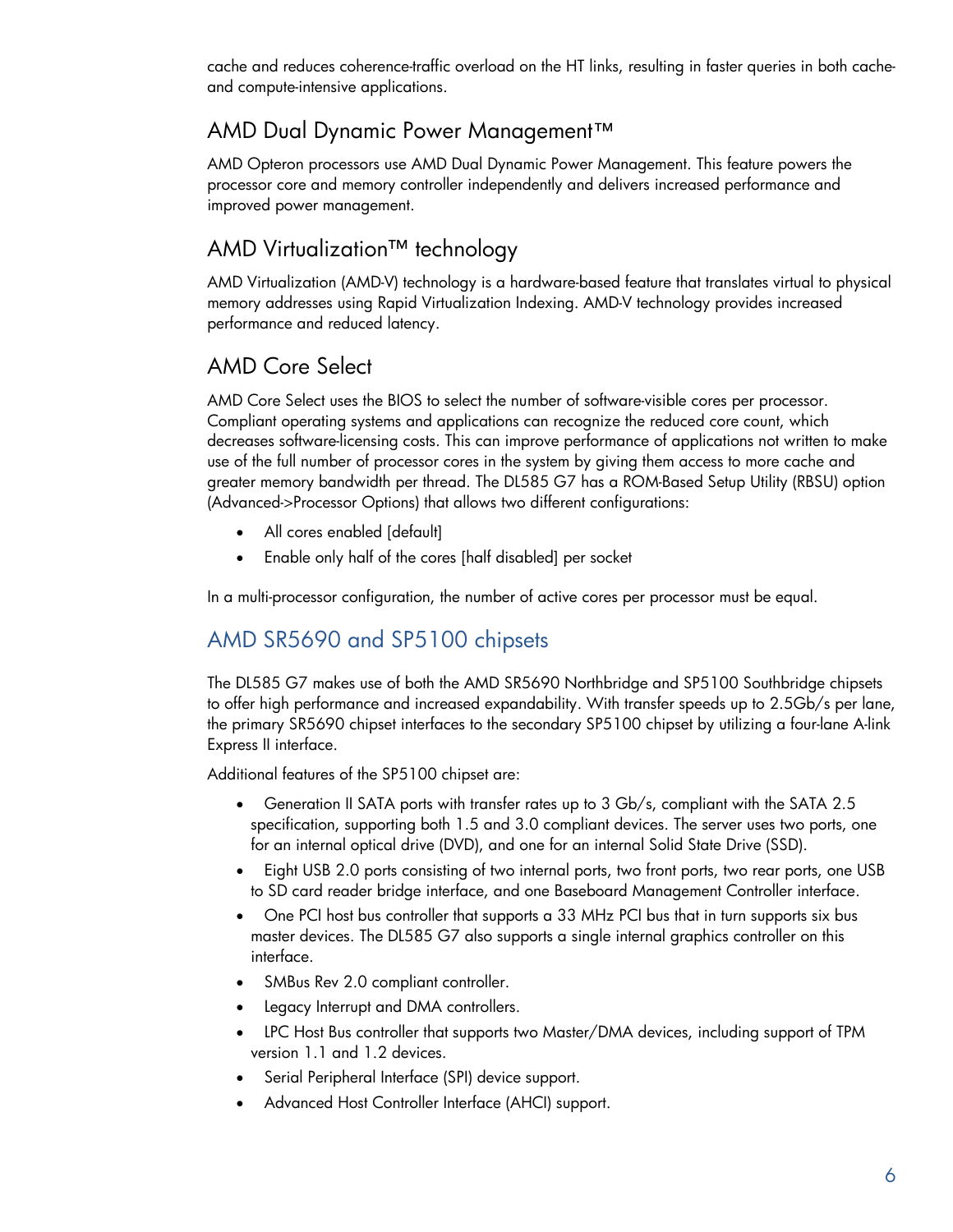- Timer support including legacy 8254 compatible timer, Microsoft High Precision Event Timer (HPET), ACPI power management timer, and watchdog timer.
- Real Time Clock (RTC) with 256-byte battery-backed CMOS RAM.
- Power management Supports ACPI spec 3.0 compliant power management schemes.

Features of the SR5690 chipset include:

- Support for multiple SR5690 Northbridge processors. The HP ProLiant DL585 G7 supports four total devices, one per processor.
- Support for 46 total PCI Express lanes per SR5690. Forty-two lanes are dedicated to external PCI Express devices. Four lanes are dedicated to the A-link Express interface to the SP5100.
- Support for 16-bit up/down Hypertransport 3 interface with up to 5.2 GT/s.
- Support for 200 Hypertransport 1 frequencies and 2600 MHz Hypertransport 3 frequencies.
- Compliant with revision 1.0 PCI Express Address Translation Services (ATS) specification to enhance memory protection d support of hardware-based I/O virtualization.
- Support for AMD Virtualization (AMD-V) technology.

### <span id="page-6-0"></span>HP ProLiant DL585 G7 Configurations

The basic DL 585 G7 configuration consists of two processors and five PCI-E expansion slots. A space is available for one of two optional PCI-E I/O expansion boards. One option has six PCI-E slots. The other option has four PCI-E and two PCI-X slots for customers needing to use PCI-X legacy cards.

In addition to the basic two-processor DL 585 G7 configuration, Figure 2 shows how you can install an optional secondary CPU board. The secondary CPU board adds two processors along with 24 DDR3 memory slots.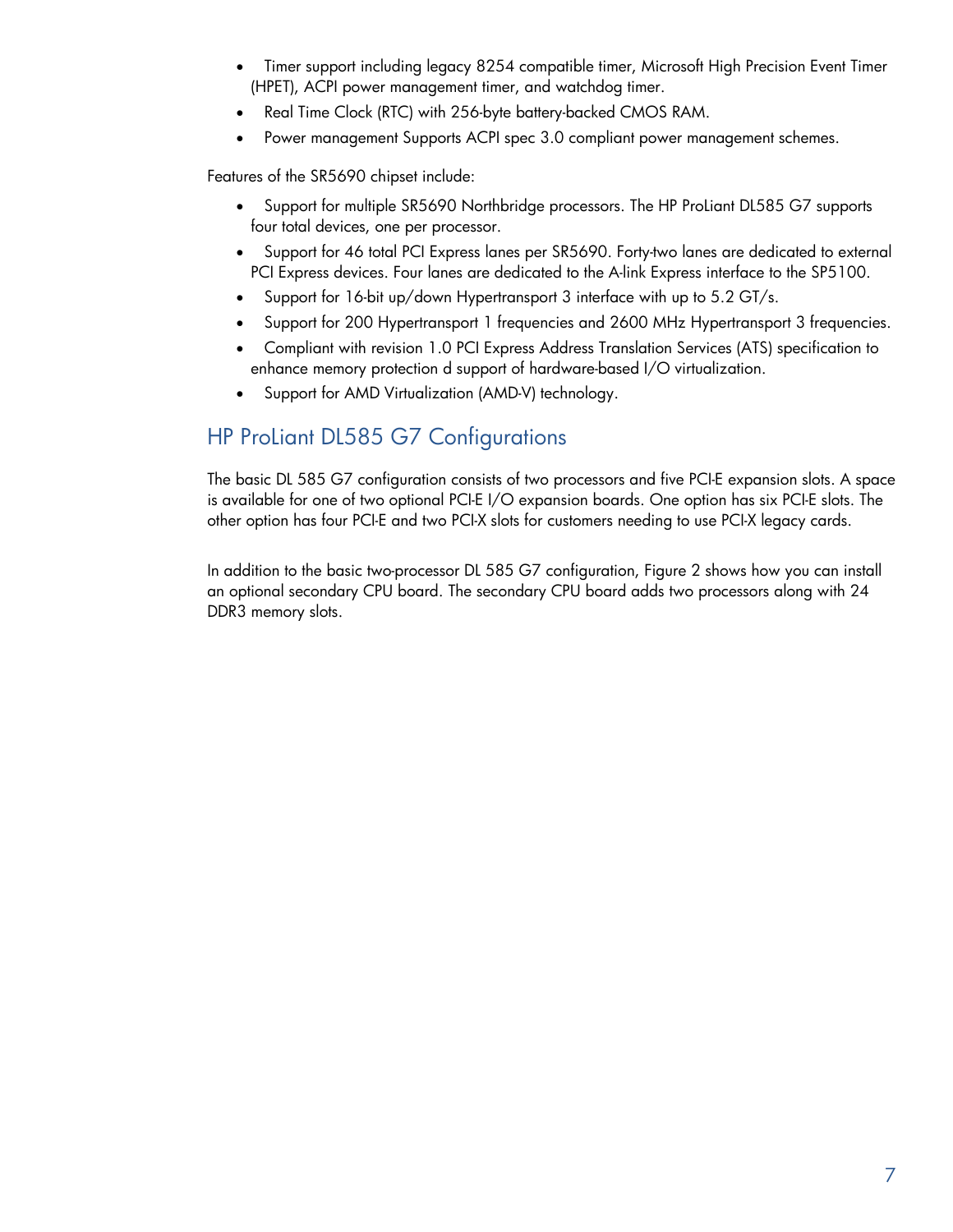Figure 2. Block diagram of a configured DL585 G7 architecture

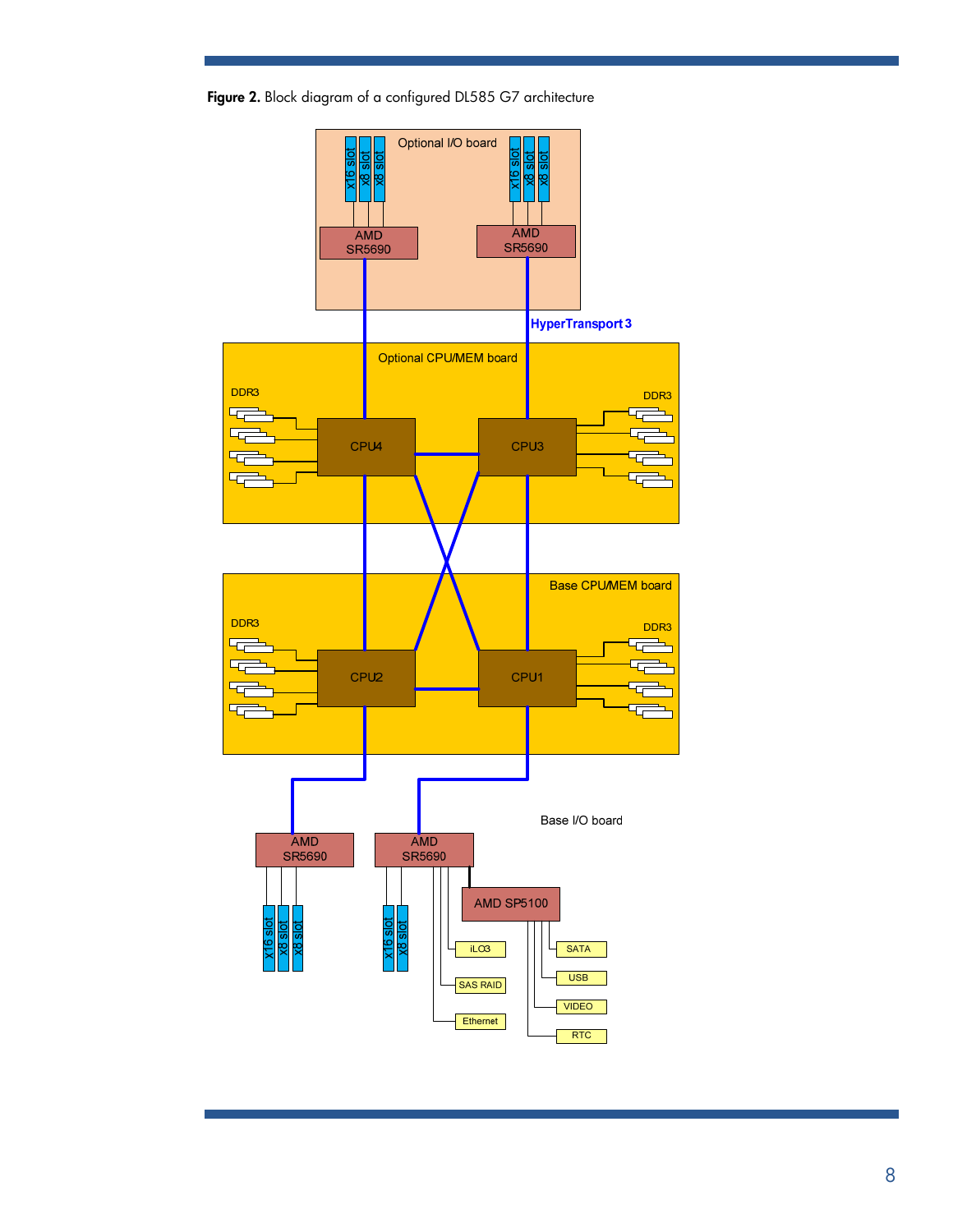### <span id="page-8-0"></span>Memory technologies

In AMD Opteron architecture, the processor chip has an integrated memory controller. The on-die memory controller reduces memory latency by eliminating the bus contention between memory and I/O cycles found on a typical Northbridge processor.

In addition, with each processor containing its own memory controller, the aggregate bandwidth for system-accessible memory is scalable in multi-processor systems such as the HP ProLiant DL585 G7.

The Opteron 6100 series processor includes two memory controllers and supports four memory channels of DDR3 memory with bus speeds of up to 1333 MHz. This architecture doubles the memory capacity compared to previous generations of AMD Opteron processors.

The architecture supports up to four processors and 48 DIMMs, allowing the maximized memory footprint of 512 Gb for an optimal price.

The DL585 G7 supports single-, dual- or quad-rank RDIMMs. In addition, it supports ECC and On-Line Spare memory.

The load on the memory bus determines the maximum memory bus speed. The processor controls the memory bus speed according to the rules shown in Table 2.

| <b>DIMMs per processor</b> | Maximum memory speed |
|----------------------------|----------------------|
| 2, 4                       | $1333 \text{ MHz}$   |
|                            | 1066 MH <sub>7</sub> |
|                            | 800 MHz              |

Table 2. Memory configuration options in the DL585 G7

For more information on the topic of DDR3 memory visit: <http://h20000.www2.hp.com/bc/docs/support/SupportManual/c02126499/c02126499.pdf>

# <span id="page-8-1"></span>I/O technologies

The HP ProLiant DL585 G7 server supports two expansion bus technologies, PCI Express and PCI-X. With the DL 585 G7 architecture, you can install a PCIe expansion card into any slot it fits, and it will work correctly.

The server base configuration supports five PCI Express slots, three of which are full-length x8 slots. The remaining two are full-length x16 slots.

Two optional I/O expansion boards are available, adding an additional six slots for expansion. One option adds two full-length x16 PCIe slots and four full-length x8 PCIe slots.

The other option adds one full-length x16 PCIe slot, two full-length x8 PCI-e slots, one full-length x4 PCIe slot, and two 64-bit, 100 MHz, full-length PCI-X slots.

Since the processors and their associated chipsets split the management of PCIe handling, you can achieve optimal performance by balancing the load of multiple PCIe cards across the HyperTransport links. This reduces the likelihood of applications associated with high I/O traffic causing bottlenecks.

Refer to the Figure 2 block diagram for details and to Table 3 and Table 4 for slot assignments. Shaded table rows are slot assignments occupied by either of the two possible expansion kits.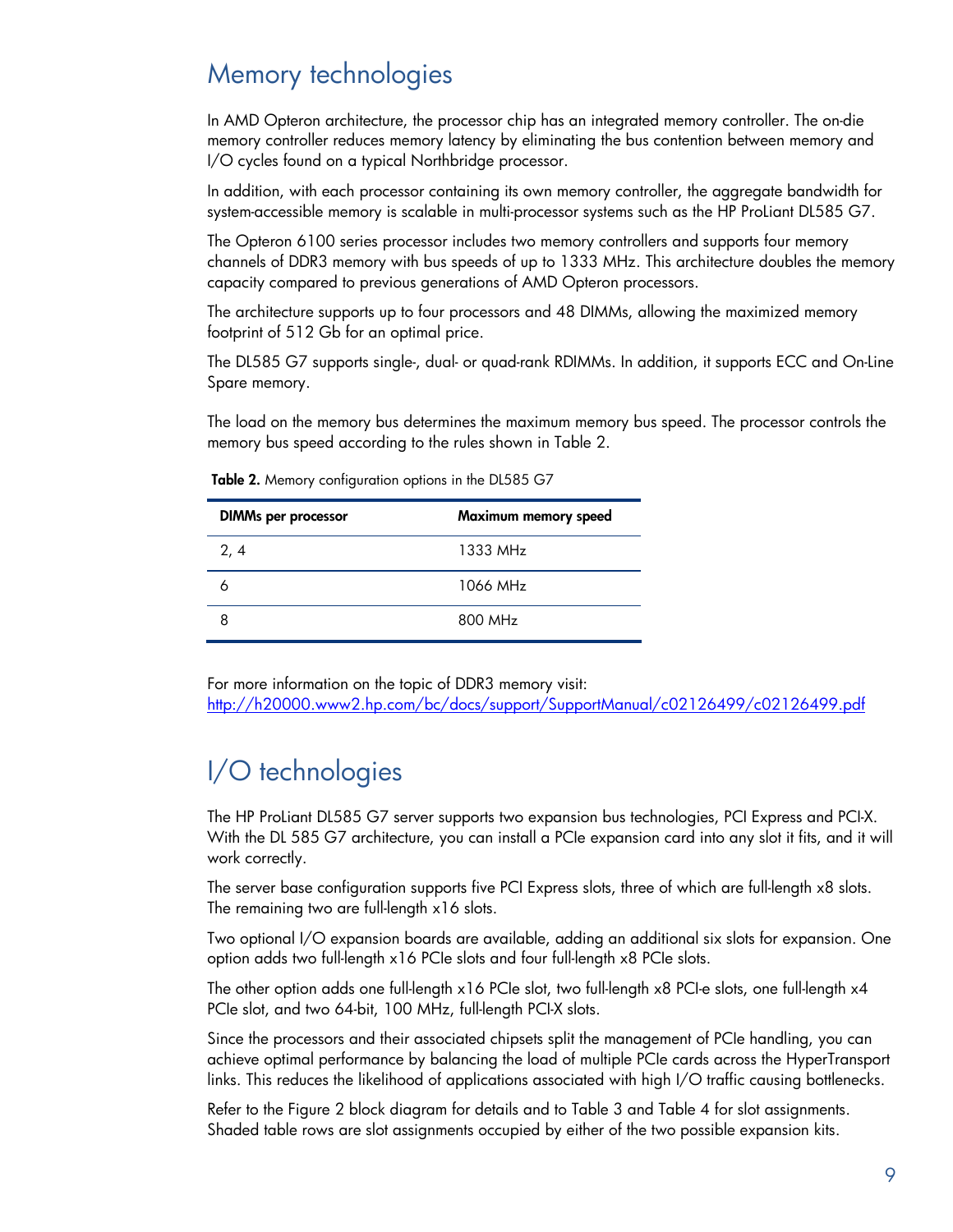| <b>Expansion Slot</b> | <b>Technology</b> | <b>Bus Width</b> | <b>Connector Width</b> | <b>Form Factor</b>      |
|-----------------------|-------------------|------------------|------------------------|-------------------------|
| 1                     | PCI-X             | 64-bit           | N/A                    | Full Length/Full Height |
| $\overline{2}$        | PCI-X             | 64-bit           | N/A                    | Full Length/Full Height |
| 3                     | PCI-Express       | x4               | x8                     | Full Length/Full Height |
| $\overline{4}$        | PCI-Express       | x8               | x16                    | Full Length/Full Height |
| 5                     | PCI-Express       | x8               | x16                    | Full Length/Full Height |
| 6                     | PCI-Express       | x16              | x16                    | Full Length/Full Height |
| 7                     | PCI-Express       | X <sub>8</sub>   | x16                    | Full Length/Full Height |
| 8                     | PCI-Express       | X8               | x16                    | Full Length/Full Height |
| 9                     | PCI-Express       | x16              | x16                    | Full Length/Full Height |
| 10                    | PCI-Express       | x8               | x16                    | Full Length/Full Height |
| 11                    | PCI-Express       | x16              | x16                    | Full Length/Full Height |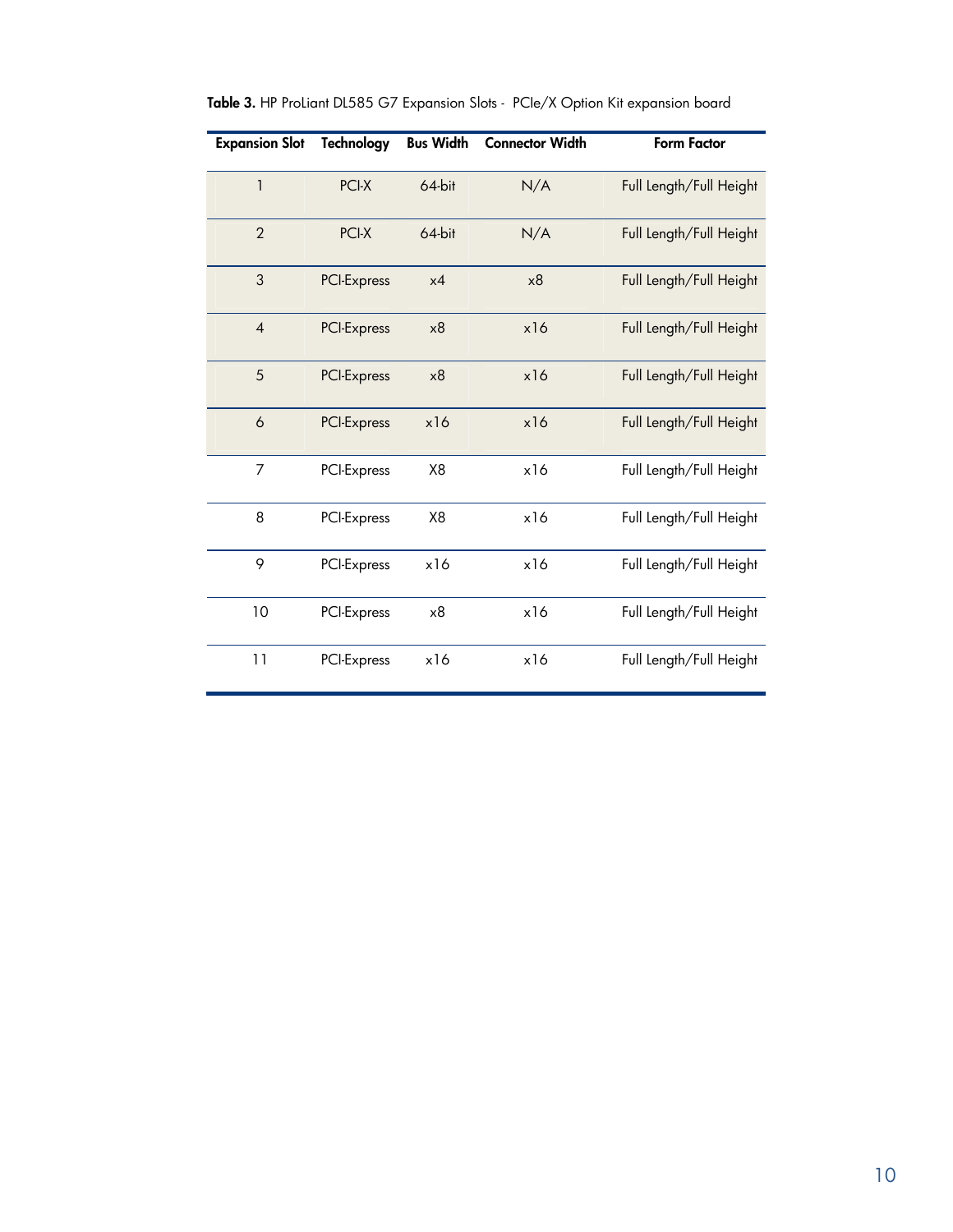| <b>Expansion Slot</b> | <b>Technology</b>  | <b>Bus Width</b> | <b>Connector Width</b> | <b>Form Factor</b>      |
|-----------------------|--------------------|------------------|------------------------|-------------------------|
| $\mathbf{1}$          | PCI-Express        | x8               | x16                    | Full Length/Full Height |
| $\overline{2}$        | PCI-Express        | X <sub>8</sub>   | X16                    | Full Length/Full Height |
| 3                     | <b>PCI-Express</b> | 16               | X16                    | Full Length/Full Height |
| $\overline{4}$        | PCI-Express        | x8               | x16                    | Full Length/Full Height |
| 5                     | PCI-Express        | x8               | x16                    | Full Length/Full Height |
| 6                     | PCI-Express        | x16              | x16                    | Full Length/Full Height |
| 7                     | PCI-Express        | X <sub>8</sub>   | x16                    | Full Length/Full Height |
| 8                     | PCI-Express        | X <sub>8</sub>   | x16                    | Full Length/Full Height |
| 9                     | PCI-Express        | x16              | x16                    | Full Length/Full Height |
| 10                    | PCI-Express        | x8               | x16                    | Full Length/Full Height |
| 11                    | PCI-Express        | x16              | x16                    | Full Length/Full Height |

Table 4. HP ProLiant DL585 G7 Expansion Slots - PCI Express Option Kit expansion board

The shaded table rows above are slot assignments occupied by either of the two possible expansion kits.

#### NOTE:

The below listed option kits can populate slots 1 through 6. **HP DL585G7 PCI-E Option Kit,** Part No. 590485-B21 Adds: 2 PCI-E 2.0 x16, 4 PCI-E 2.0 x8 **HP DL585G7 PCI-E/X Option Kit,** Part No. 590487-B21 Adds: 1 PCI-E 2.0 x16, 2 PCI-E 2.0 x8, 1 PCI-E 2.0 x4, 2 PCI-X

## <span id="page-10-0"></span>Storage technologies

The HP ProLiant DL585 G7includes the latest storage technologies.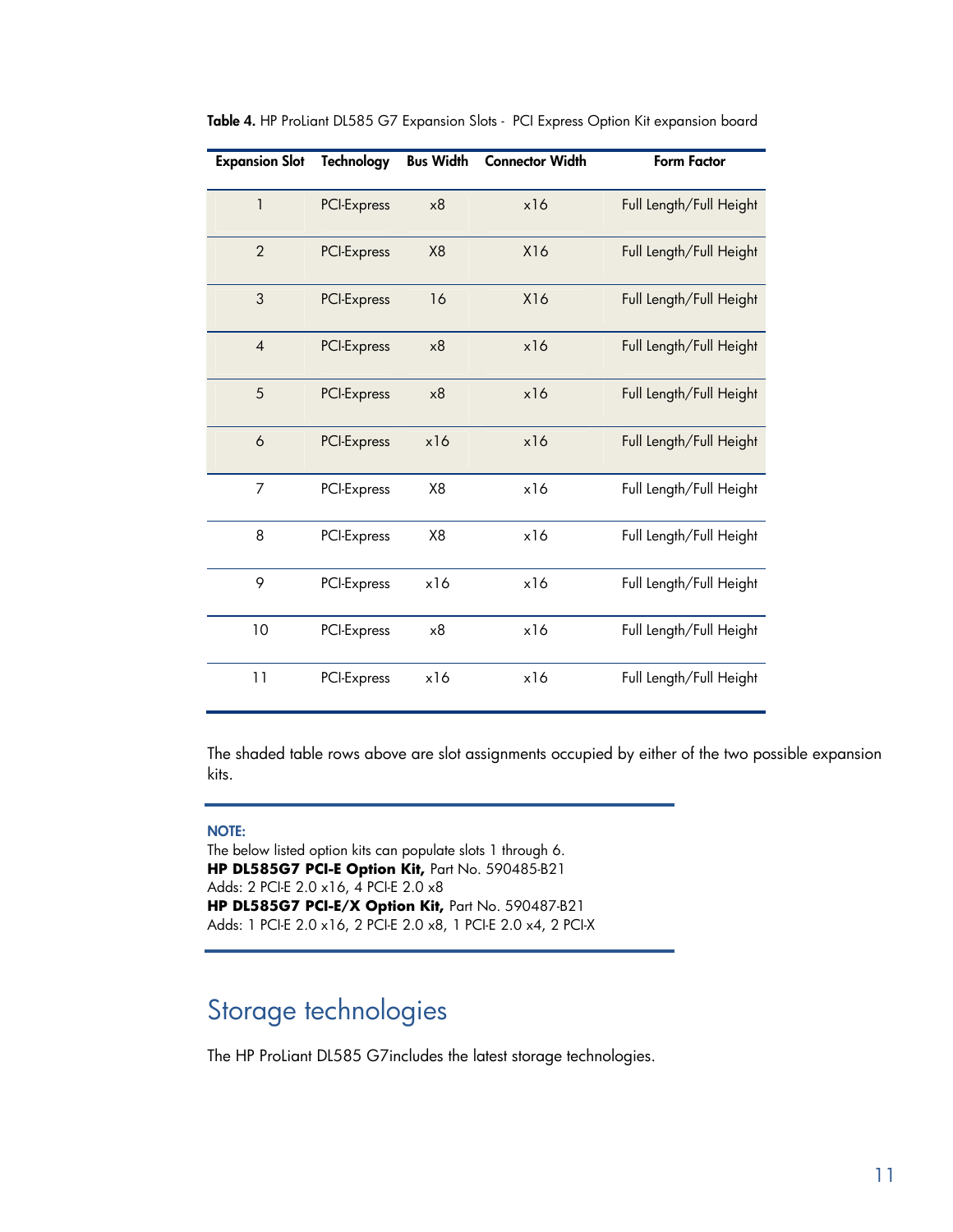### <span id="page-11-0"></span>Smart Array P410i controller

The DL585 G7 includes the HP Smart Array P410i controller, the latest in the series of Smart Array controllers. The Smart Array P410i is the HP PCI Express 2.0 (PCIe) Serial Attached SCSI RAID controller. The P410i is ideal for RAID 0/1, 1+0, and 5+0. The controller uses DDR2-800 memory for on-board data storage. The 512 MB BBWC module and Smart Array Advanced are upgrades using a license key for RAID 6 and 6 +0. The P410 has eight ports for up to eight drives providing up to 4.8TB of total disk storage (8 x 600GB HDD). It also supports tape storage.

On the Smart Array P410i, a flash-backed write cache (FBWC) module comes standard with either 512 MB or1GB, depending on the model. Battery-backed write cache (BBWC) modules are also available on factory-configured systems.

The following failure-detection features keep the server running and data available while automatically replacing a failed drive and taking preventive action:

- Self Monitoring Analysis and Reporting Technology (SMART), developed at HP, detects possible disk drive failure before it occurs, allowing replacement of the component before failure occurs.
- Drive Parameter Tracking monitors drives' operational parameters, predicting failure and notifying the administrator.
- Dynamic Sector Repairing continually performs background surface scans on the hard disk drives during inactive periods and automatically remaps bad sectors, ensuring data integrity.
- RAID 6 with ADG (Advanced Data Guarding) allocates two sets of parity data across drives and allows simultaneous write operations. This level of fault tolerance can withstand two simultaneous drive failures without downtime or data loss.
- RAID 5 (Distributed Data Guarding) allocates one set of parity data across drives and allows simultaneous write operations. This level of fault tolerance can withstand a single drive failure without downtime or data loss.
- RAID 5+0 is a RAID 0 array striped across elements. It combines the straight block-level striping of RAID 0 with the distributed parity of RAID 5.
- RAID 1, 1+0 (Drive Mirroring) allocates half of the drive array to data and the other half to mirrored data, providing two copies of every file. It is a high-performance RAID.
- Smart Array Cache Tracking monitors the integrity of the controller cache, allowing prefailure preventative maintenance.
- Recovery ROM stores a redundant copy of the image in case of firmware image corruption. If the active image becomes corrupt, the controller will use the redundant image and continue operating.
- DRAM ECC detects and corrects data bit errors.
- Battery-backed write cache upgrade provides up to two days of battery power for data cache retention. You can extend the data backup duration any time the server's auxiliary power is available.
- On-Line Spares minimize downtime, reconstruct data, and facilitate a quick recovery from drive failure. You can install up to two spare drives prior to drive failure. If a failure occurs, recovery begins with an On-Line Spare and data reconstruction occurs automatically.

Online Drive Flashing is available on the SA-P410. With Online Drive Flashing, you can download an updated hard disk drive (HDD) firmware image to the SA-P410 and update all of your SAS HDDs the next time you reboot the server, greatly reducing the time involved in updating disk drive firmware.

Mirror Splitting and recombining with HP Smart Array Advanced Pack (SAAP) let you divide a RAID 1 array into two RAID 0 arrays and later combine the two RAID 0 arrays into a single RAID 1 array.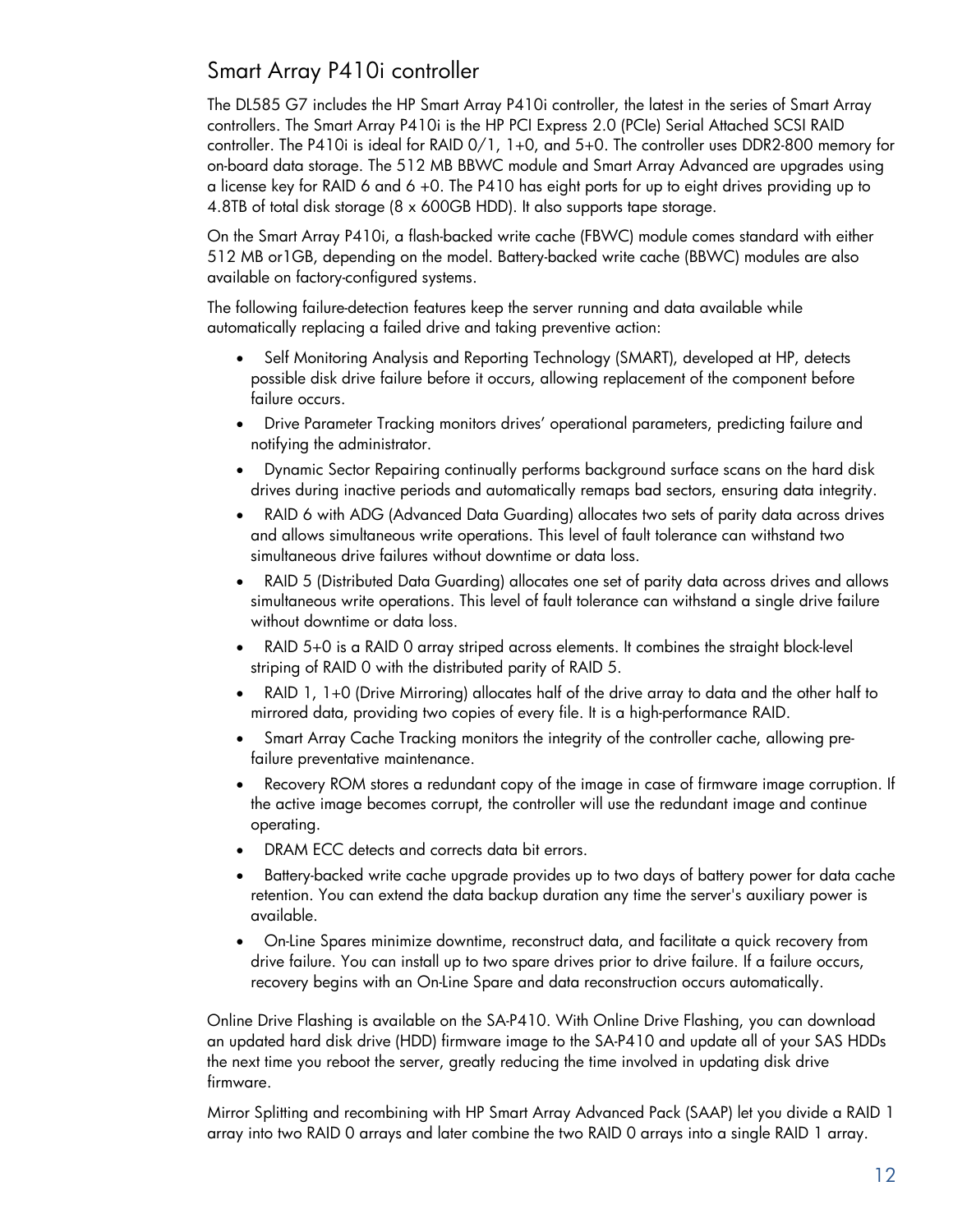The Array Configuration Utility (ACU) lets you combine any two RAID 0 arrays of the same size and select which drive contains the data to keep. This feature is only available offline. You must boot to the Smart Start CD and run ACU from there. Typically, you use this feature when testing out a software patch. You could split the mirror as a means to save the current data and then perform any type of destructive software update necessary, keeping the resulting data set or reverting back to the old data. BBWC is not required to enable this feature.

Capacity expansion is the adding of configured physical drives to the array. The logical drives (or volumes) that exist in an array before the expansion takes place remain unchanged, and only the amount of free space in the array changes. BBWC is required for this feature.

All Smart Array controllers use the same configuration utility and diagnostic software, Array Configuration Utility (ACU) and management software (HP Insight Manager). In addition, the SA-P410 provides Option ROM Configuration for Arrays (ORCA) that allows a simplified configuration tool at the time of controller boot.

### <span id="page-12-0"></span>Serial Attached SCSI

Serial Attached SCSI (SAS) leverages a common electrical and physical connection interface with Serial ATA (SATA), while offering logical SCSI compatibility and SCSI reliability, performance, and manageability. SAS provides investment protection in compatible SCSI software and middleware. It gives you the choice of direct-attach storage devices (SAS or SATA).

In addition, SAS offers greater performance, longer cabling distances, smaller form factors, and greater addressability, all leading to a new level of flexibility when you deploy mainstream data center servers and subsystems. This compatibility provides you with many choices for server and storage subsystem deployment by leveraging the SATA development effort on smaller cable connectors. This design provides customers a downstream compatibility with desktop class ATA technologies.

### <span id="page-12-1"></span>SAS and SATA Small Form Factor hard drives

The SAS architecture enables system designs that deploy high-performance SAS and high-capacity SATA Small Form Factor (SFF) drives. This capability provides a broad range of storage solutions that give IT managers the flexibility to choose storage devices based on reliability, performance, and cost.

SFF drives provide higher performance than large form factor drives. The smaller SFF platters reduce seek times because the heads have a shorter distance to travel. RAID performance improves by increasing the numbers of spindles.

HP ships SATA drives with Drive Write Cache (DWC) disabled. Selecting the preset configuration provides greater safety for drive data in case of sudden power loss and when there is no battery on the controller to protect the cache. Enabling DWC may result in data loss if power is lost to the server and there is no power protection configured for the server.

Native Command Queuing (NCQ) increases SATA HDD performance by internally prioritizing read and write command execution. This reduces unnecessary drive head movement and results in increased performance especially in server or storage-type applications with outstanding multiple simultaneous read/write requests. Without NCQ, the drive can process and complete only one command at a time. In order to use NCQ, both the controller and the drive have to support it. Please see the SATA Hard Drive QuickSpecs for specific SATA hard drive capacities that support NCQ.

# <span id="page-12-2"></span>Networking technologies

The DL585 G7 includes an integrated NC375i network controller. The NC375i is a quad port Gigabit Server Adapter that allows access to four 1GbE ports. The NC375i has an eight lane (x8)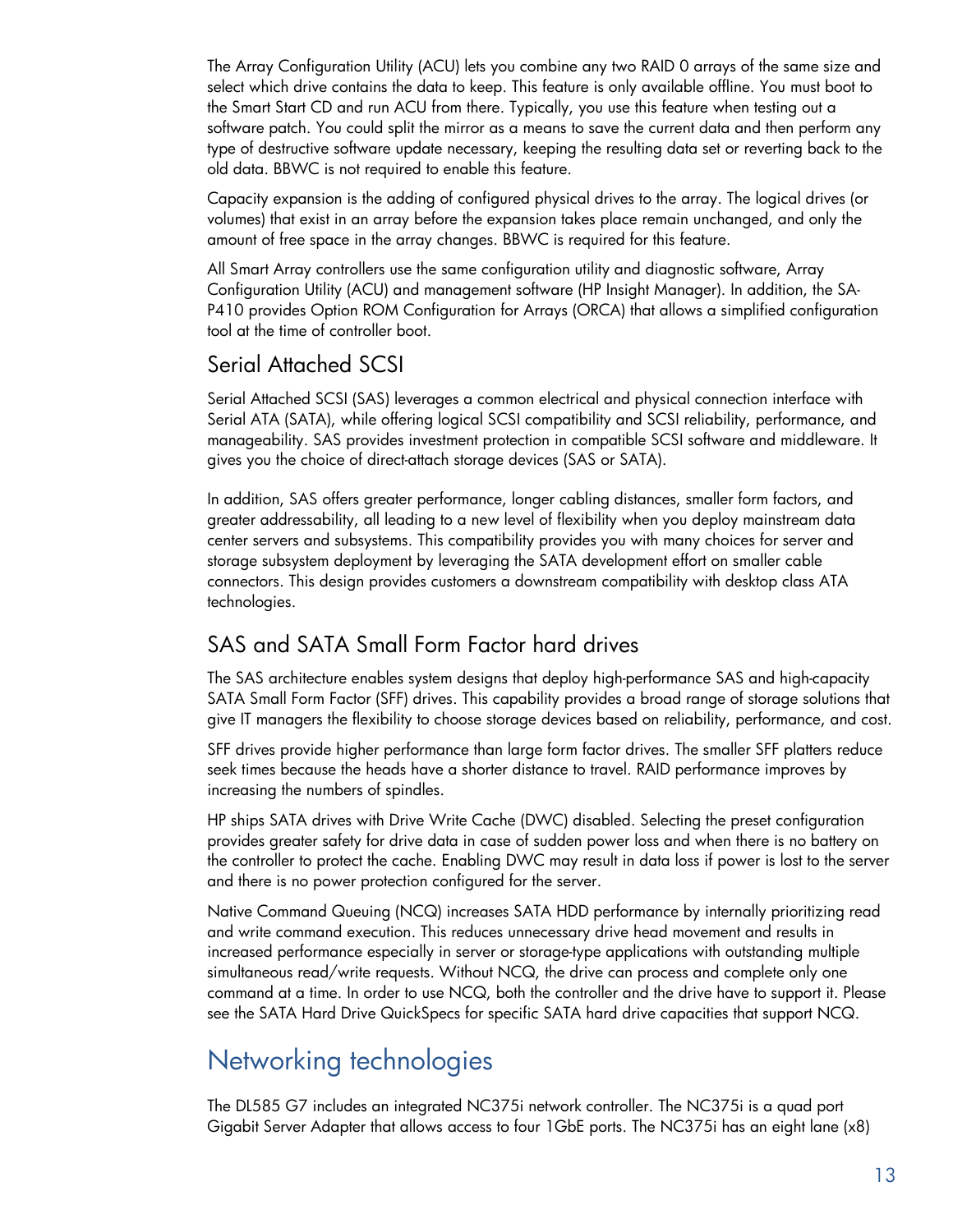PCI Express data path. With four ports on a single integrated controller, this density design contributes to saving DL 585 G7 I/O slots and makes this controller configuration ideal for virtualization and security applications, server consolidation, and increased network segmentation. The quad port NC375i meets the needs of customers desiring high bandwidth but are not yet ready to move to 10 Gigabit Ethernet (10 GbE).

In addition, the NC375i supports the NC524SFP 10 GbE upgrade module, allowing two of the four ports to move to10 GbE. The NC524SFP module, with its theoretical maximum of 40 Gbps, dual port, bi-directional full duplex mode, delivers optimum network performance designed to improve response time and remove bottlenecks across the entire network. The NC375i provides full driver support, including teaming drivers for all major operating systems, along with management utilities.

#### <span id="page-13-0"></span>Network Adapter Teaming

ProLiant Network Adapter Teaming provides fault tolerance and load balancing across a team of two or more network adapters. The team of adapters works together as a single virtual adapter. Support for several different types of teaming is included. Teaming options offers an easy, efficient, and costeffective way to provide network fault tolerance and increased network bandwidth.

#### <span id="page-13-1"></span>Jumbo Frames

Jumbo frames (also known as extended frames) permit a 9K byte transmission unit (MTU), which is six times the size of a standard 1500-byte Ethernet frame. The NC375i supports jumbo frames as a way to achieve higher throughput and better CPU utilization. Jumbo frames are particularly useful for database transfers and tape backups.

## <span id="page-13-2"></span>Server management technologies

The HP ProLiant DL585 G7includes the latest server management technologies.

### <span id="page-13-3"></span>HP Insight Control

HP Insight Control gives you more control over your ProLiant servers. With Insight Control, you can deploy ProLiant servers quickly and reliably, migrate between servers, catalog your environment accurately, and monitor health to pinpoint failures before they result in unplanned downtime. In addition, you can manage systems remotely, away from your office, and optimize power confidently. You can reduce unplanned downtime and deliver stable IT services to your line of business users. You can also respond to pressing business needs faster by facilitating the rapid rollout of new IT services and optimizing the utilization of compute resources and data center facilities.

HP Insight Control for Microsoft System Center and HP Insight Control for VMware vCenter deliver the hardware management expertise of Insight Control into Microsoft System Center and VMware vCenter environments. You need only purchase one Insight Control license to take advantage of both System Center and vCenter integrations

HP Insight Control helps you unlock the potential of your infrastructure with deep insight, precise control, and ongoing optimization. With HP Insight Control, you can:

- Deploy ProLiant servers quickly with a reliable drag-and-drop tool that turns manual server deployment into an unattended, repeatable, and highly automated deployment. Utilize a complete set of wizard-driven server migration capabilities (P2P, P2V, V2P, and V2V).
- Monitor ProLiant server health with one simple, integrated interface and receive notification of any actual or impending component or server failure
- Control ProLiant servers from anywhere, regardless of location, and improve system recovery times. With Insight Control, you can eliminate the cost of visiting servers. Insight Control taps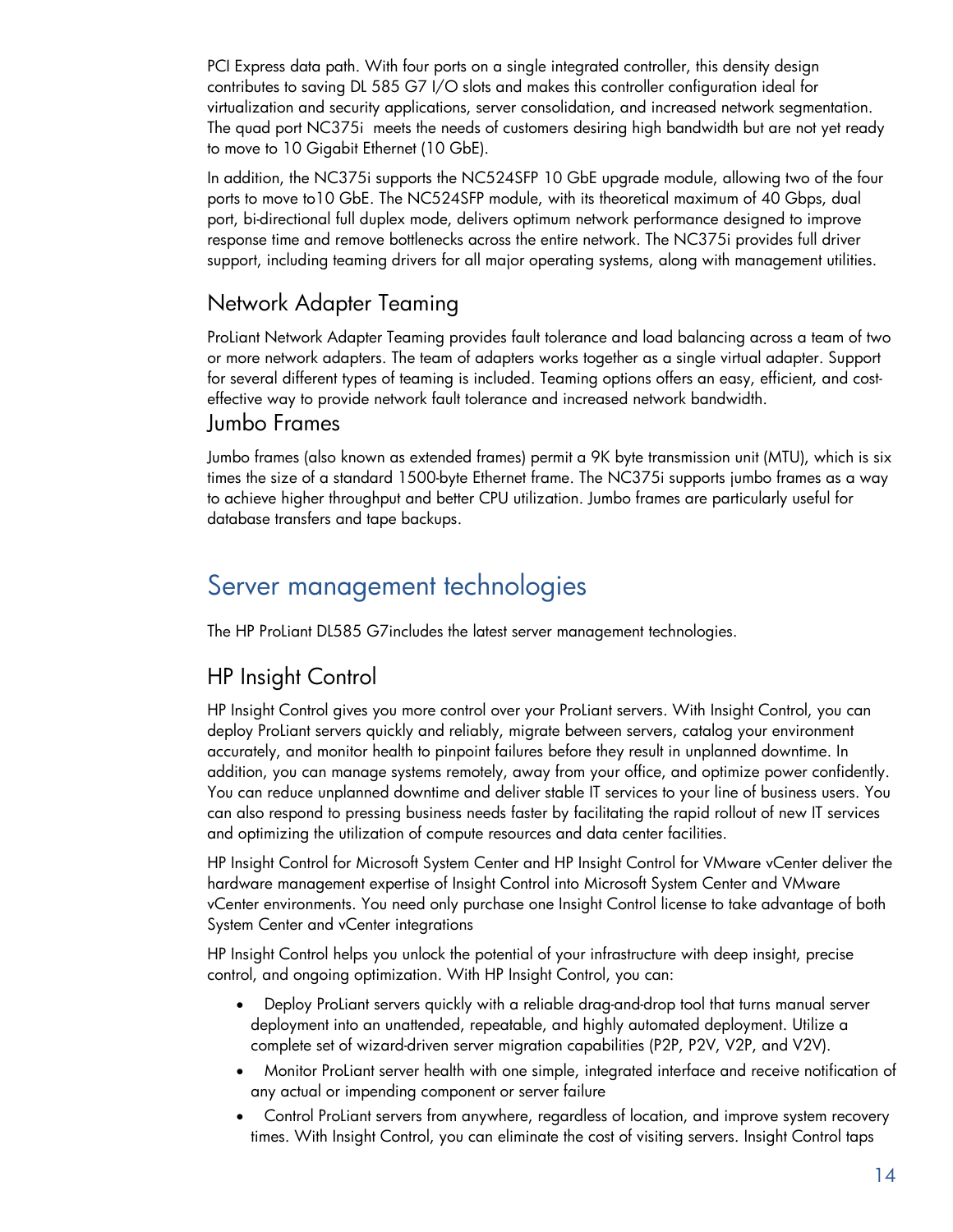into and unleashes the HP iLO Advanced technology, a set of licensed embedded management capabilities that enhances the remote management experience.

- Measure power consumption accurately, reduce power usage, and reclaim trapped power and cooling capacity to extend the life of their existing data centers
- Support all leading hypervisors, such as Microsoft Hyper-V, VMware vSphere, and Citrix XenServer. You also have the option of Linux-based Central Management Console -Insight Control for Linux for IT shops requiring full-Linux management.

### <span id="page-14-0"></span>HP Integrated Lights-Out 3 (iLO 3)

As previously noted, the HP ProLiant DL585 G7 server comes with iLO 3. An HP Advanced license (included with the HP Insight Control software or can be purchased separately) upgrades the iLO firmware, enhancing your remote management experience.

The iLO 3 hardware and firmware provide remote server management capabilities over Ethernet. Since the iLO 3 management processor obtains its power from the auxiliary power plane of the server, it is always available when you plug in the server. This is great news when it comes to remote troubleshooting.

HP iLO 3 connects through a dedicated Ethernet port. This port can connect to a highly secured, dedicated management network that is out of the server's data path. Alternately, iLO 3 provides a Shared Network Port (SNP) that allows network access to both iLO and the host server using a single network port. SNP routes iLO network traffic through a sideband connection on one of the server NIC interfaces. Although the iLO traffic shares a port with the server OS traffic, both the iLO processor and the server NIC have their own Media Access Control (MAC) address, which gives iLO and the server separate Internet Protocol (IP) addresses. Using the SNP simplifies hardware installation and reduces overall hardware costs, because both corporate and iLO network traffic comes through the system NIC.

### <span id="page-14-1"></span>Using iLO 3

With iLO 3, you can:

- Reduce expense and travel costs by accessing a high-performance, secure Remote Console to the server from anywhere in the world
- Use the shared iLO 3 Remote Console to collaborate with up to six server administrators
- Remotely mount high-performance Virtual Media devices to the server from anywhere on the network
- Securely and remotely control the power state of the managed server
- Send alerts from iLO 3 regardless of the state of the host server
- Access advanced troubleshooting features through the iLO 3 interface
- Experience a fast Remote Console incorporating the newest technologies like Simple Network Time Protocol (SNTP) and IPMI over LAN (Intelligent Platform Management Interface) DCMI (Data Center Manageability Interface)
- Launch URL or scriptable Virtual Media from Remote Console
- Experience a streamlined user interface using Web 2.0 technologies
- Experience AES (in addition to RC4) encryption in the hardware for improved performance

For more information on the topic of HP Integrated Lights Out Security visit: <http://h20000.www2.hp.com/bc/docs/support/SupportManual/c00212796/c00212796.pdf>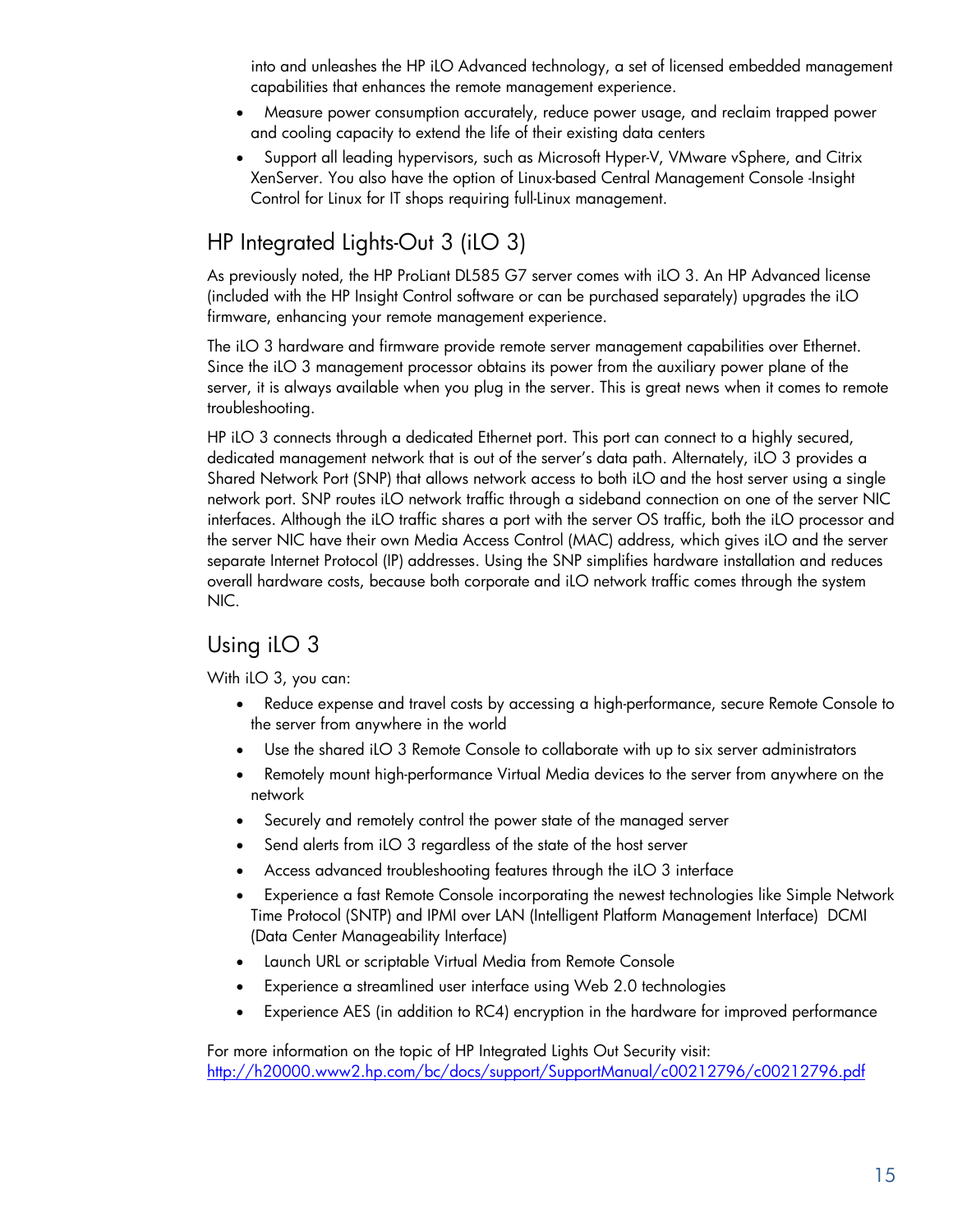# <span id="page-15-0"></span>Power management technology

The HP ProLiant DL585 G7includes the latest server management technologies

### <span id="page-15-1"></span>HP Power Regulator

The DL585 G7 includes HP Power Regulator, an innovative OS-independent power management tool. HP Power Regulator is a ROM-based utility used to set the server to one of four power modes:

- Static high power Server runs continuously in the highest performance state.
- Static low power Server runs continuously in the lowest power state.
- OS Control Server uses AMD Opteron PowerNow!™ Technology that allows the operating system or drivers to control processor power states.
- Dynamic power savings –Server processor-power adjusts according to application activity.

HP Power Regulator improves the energy efficiency of the DL585 G7. Opteron processors run at full power when they need to, but with reduced application activity, they run in a power savings mode without performance degradation. RBSU during POST or the iLO 3 remote management console allows selection of the HP Power Regulator modes.

### <span id="page-15-2"></span>HP Power Capping and Dynamic Power Capping

Server performance-per-watt continues to increase steadily. However, the number of watts-per-server also continues to climb steadily. These increases, combined with the increasing number of servers and density in modern data centers, make planning and managing facility power and cooling resources critically important. HP Power Capping and HP Dynamic Power Capping are ProLiant power management tools that assist the data center administrator in these critical tasks.

HP implements both Power Capping and HP Dynamic Power Capping in system hardware and firmware. Therefore, they are not dependent on the operating system or applications. Power capping uses the power monitoring and control mechanisms built into ProLiant servers. These mechanisms allow an administrator to limit, or cap, the power consumption of a server or group of servers. Power capping lets you manage the data center parameters that server power consumption directly influences, including data center cooling requirements and electrical provisioning. Power capping also lets you control server power consumption in emergencies such as loss of primary AC power. For more information on the topic of HP Power Capping visit:

<http://h20000.www2.hp.com/bc/docs/support/SupportManual/c01549455/c01549455.pdf>

# <span id="page-15-3"></span>Conclusion

The HP ProLiant DL585 G7 is a 4U rack-optimized, four-processor server created for large data center deployments requiring enterprise-class performance, uptime, and scalability, plus ease of management and expansion. It offers customers running both 32- and 64-bit applications increased performance and memory speed. This platform's balance of new system architecture, extensive memory capacity and I/O throughput provides the high performance needed for large-scale enterprise applications.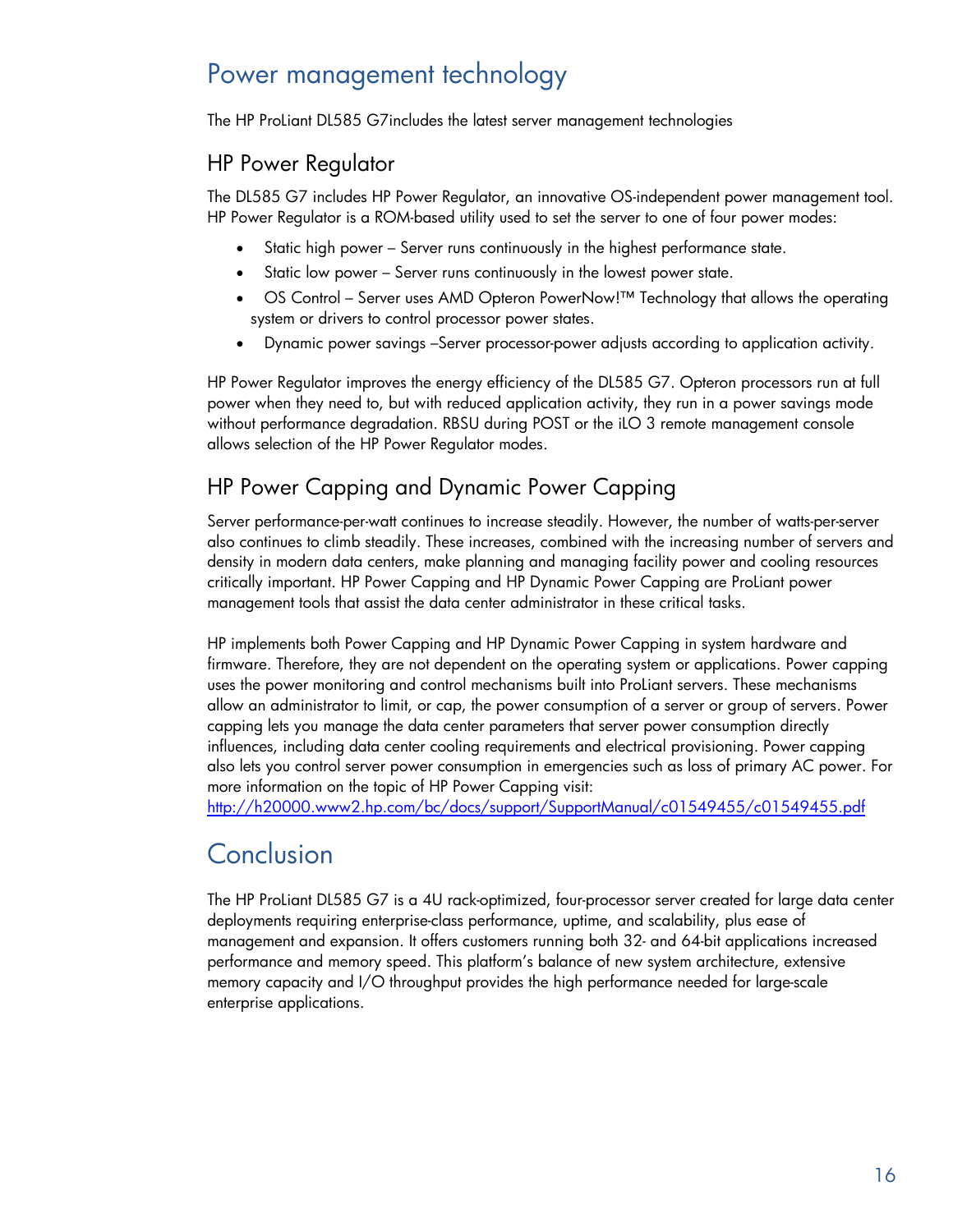# <span id="page-16-0"></span>For more information

For additional information, refer to the resources listed below.

| <b>Resource description</b>                                                                                 | <b>Web address</b>                                                                                                                      |
|-------------------------------------------------------------------------------------------------------------|-----------------------------------------------------------------------------------------------------------------------------------------|
| "AMD Opteron™ and Intel® Xeon® x86<br>processors in industry-standard servers"<br>technology brief          | http://h20000.www2.hp.com/bc/docs/support/Suppor<br>tManual/C02731435/C02731435.pdf                                                     |
| DDR3 memory technology                                                                                      | http://h20000.www2.hp.com/bc/docs/support/SupportManu<br>al/c02126499/c02126499.pdf                                                     |
| AMD white paper "HyperTransport™<br>Technology: Simplifying System Design,<br>October 2002"                 | http://www.hypertransport.org/docs/26635A HT System Desi<br>gn.pdf                                                                      |
| Up-to-date information on operating systems<br>and versions supported by the HP ProLiant<br>DL585 G7 server | http://www.hp.com/go/supportos                                                                                                          |
| Latest drivers available for the HP ProLiant<br>DL585 G7 server                                             | http://www.hp.com/support/files                                                                                                         |
| HP ProLiant Integrated Lights-Out                                                                           | http://www.hp.com/go/ilO                                                                                                                |
| Details about HP Insight Control                                                                            | http://www.hp.com/go/insightcontrol                                                                                                     |
| HP ProLiant Integrated Lights-Out 3 v 1.00<br>User Guide                                                    | http://bizsupport1.austin.hp.com/bc/docs/support/<br>SupportManual/c02063196/c02063196.pdf                                              |
| HP Integrated Lights Out Security                                                                           | http://h20000.www2.hp.com/bc/docs/support/SupportManua<br>l/c00212796/c00212796.pdf                                                     |
| Drive technology overview                                                                                   | http://h20000.www2.hp.com/bc/docs/support/SupportManua<br>l/c01071496/c01071496.pdf                                                     |
| Information about SAS technology                                                                            | http://h20000.www2.hp.com/bc/docs/support/SupportManua<br>l/c01613420/c01613420.pdf                                                     |
| Details about Serial ATA technology                                                                         | http://h20000.www2.hp.com/bc/docs/support/Su<br>pportManual/c00301688/c00301688.pdf                                                     |
| "Memory technology evolution: an overview<br>of system memory technologies" technology<br>brief             | http://h20000.www2.hp.com/bc/docs/support/Su<br>pportManual/c00256987/c00256987.pdf                                                     |
| <b>HP Power Regulator</b>                                                                                   | http://h18013.www1.hp.com/products/servers/ma<br>nagement/ilo/power-requlator.html                                                      |
| HP Power Capping and HP Dynamic Power<br>Capping for Proliant servers                                       | http://h20000.www2.hp.com/bc/docs/support/Su<br>pportManual/c01549455/c01549455.pdf                                                     |
| Smart Array P410i controller QuickSpecs                                                                     | http://h18000.www1.hp.com/products/quickspecs<br>13201_div/13201_div.html                                                               |
| ProLiant Network Adapter Teaming                                                                            | http://h20000.www2.hp.com/bizsupport/TechSup<br>port/Document.jsp?lang=en&cc=us&objectID=c016<br><u>70286&amp;jumpid=reg_R1002_USEN</u> |
| <b>SATA Hard Drive QuickSpecs</b>                                                                           | http://h18000.www1.hp.com/products/quickspecs/119<br><u>40_div/11940_div.html</u>                                                       |